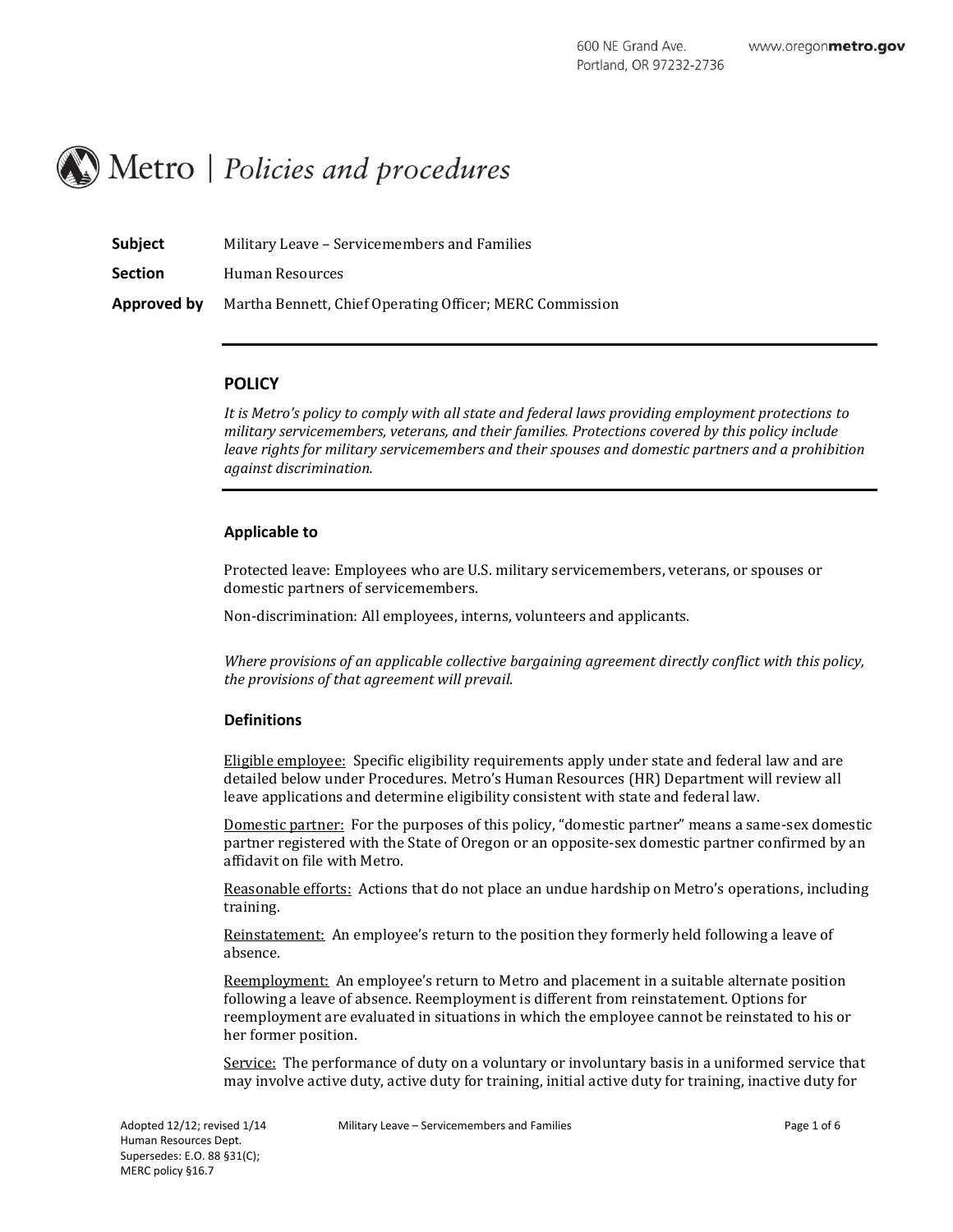training, full-time duty in the National Guard, funeral honors duty or an examination to determine fitness for uniformed service.

Undue hardship: Significant difficulty or expense.

Uniformed Services: The United States Army, Navy, Air Force, Marine Corps, Coast Guard, the Army National Guard and the Air National Guard when engaged in active duty for training, inactive duty training, or full-time National Guard duty, the commissioned corps of the Public Health Service, and any other category of persons designated by the President in time of war or national emergency.

#### **Guidelines**

## **Discrimination Prohibited**

1. Metro will not discriminate against any individual because of their uniformed service or retaliate against any person for exercising or attempting to exercise rights under this policy.

## **Leave rights**

- 2. Military servicemembers, veterans, members of an organized state militia, and the spouses and domestic partners of U.S. servicemembers are entitled to leave from work without any risk of adverse employment consequences under the circumstances described below.
	- a. Absences under this policy may not be counted against an employee's attendance record.
	- b. Employees will be restored to their position without any loss of employment benefits after leave is concluded.
- 3. In addition to the types of leave outlined in this policy, the Family and Medical Leave Act provides protected leave for eligible employees to care for family members who are covered military servicemembers or veterans recovering from a serious illness or injury sustained or aggravated in the line of covered active duty, and to handle exigencies related to the servicemember's call to active duty. Please see Metro's Family and Medical Leave Policy for more information.
- 4. In addition to leave for military service, employees may be entitled to leave for certain types of non-military government service, such as the Peace Corps and certain search and rescue operations. Please contact Human Resources for more information if needed.

# **Other Protections**

- 5. Military veterans may also be eligible for preference in hiring and promotions in accordance with Oregon law. Please see Metro's Veterans' Preference Policy for more information.
- 6. Disabled servicemembers and veterans, as well as other disabled employees, may be entitled to reasonable accommodation under the Americans with Disabilities Act (ADA). Please see Metro's Americans with Disabilities Act Policy for more information.

# **Procedures**

## **Discrimination Prohibited**

1. Employees and interns who experience or observe discrimination, harassment, or retaliation on the basis of military service or the exercise of rights under this policy should report the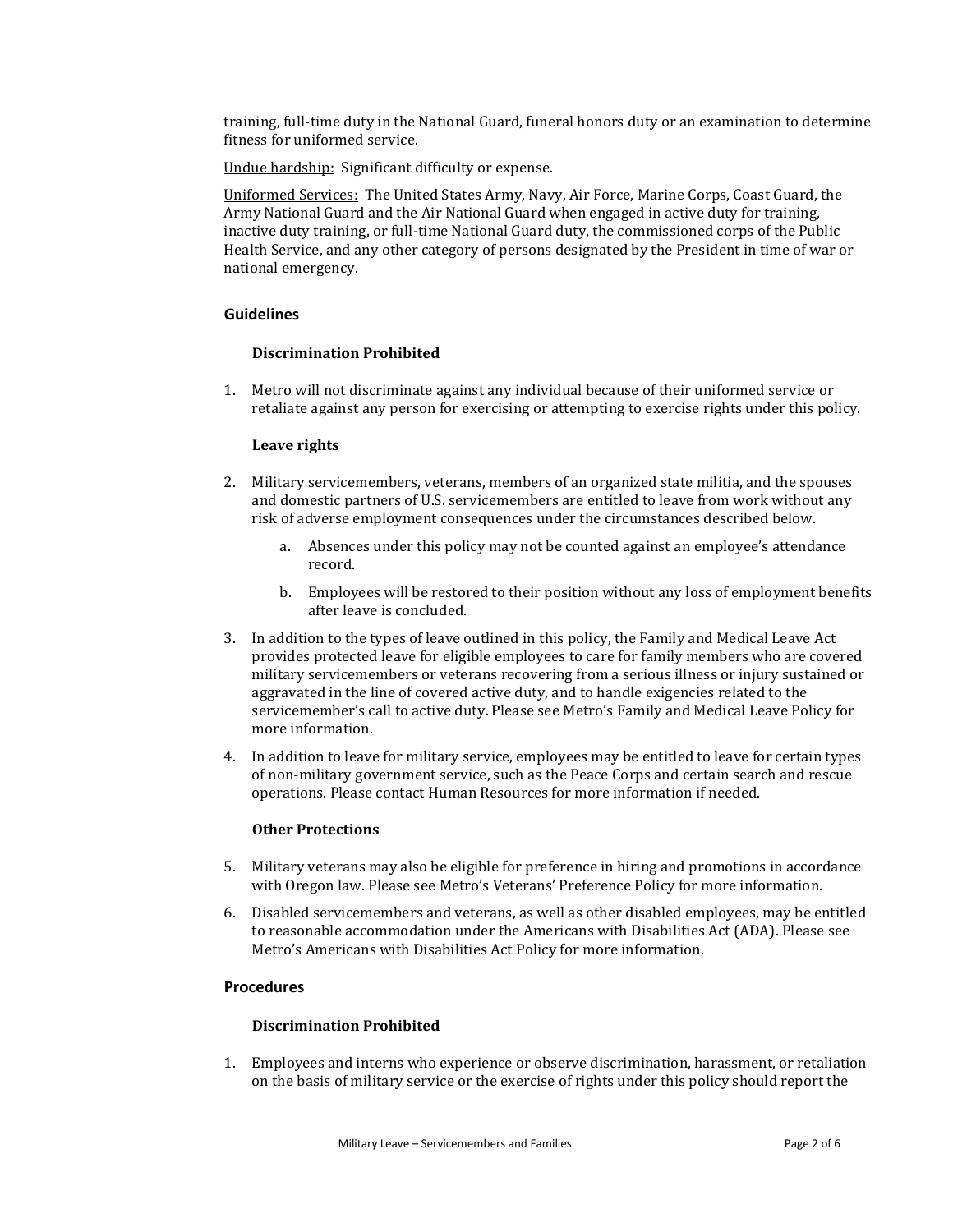offending conduct using the procedures specified in Metro's Discrimination and Harassment Policy.

#### **Military Leave**

- 2. Eligible employee: An employee who leaves employment, other than in some temporary, seasonal, or part-time positions, for the purpose of military training, examination, and/or service. The employee's absences from Metro for uniformed service must total five years or less. The employee must not have been separated from military service under other than honorable conditions.
	- a. Temporary and seasonal employees are eligible for reinstatement following military leave unless their employment with Metro prior to uniformed service was for a brief, nonrecurrent period and there is no reasonable expectation that the employment would have continued indefinitely or for a significant period.
	- b. There are some exceptions to the five-year limit, including initial enlistments lasting more than five years, periodic National Guard and Reserve training duty, and involuntary active duty extensions and recalls, especially during a time of national emergency.
	- c. There is no time limit on the amount of time reservists may spend in training.
	- d. Reinstatement and reemployment protections do not depend on the timing, frequency, duration, or nature of an individual's service as long as the basic eligibility criteria are met.
- 3. An eligible employee who takes time off for military duty is generally entitled to reinstatement to his or her former position.
	- a. The returning veteran or reservist will be treated as if he or she had remained on the job instead of performing military service. Employees who are subject to a seniority system will continue to accrue seniority during their military service. Employees will be paid at the rate they would have received from raises based on time worked if they had stayed on the job.
	- b. Reinstatement rights apply even if a replacement has been hired for the position.
	- c. Metro will make reasonable efforts, including training or retraining, to enable returning servicemembers to refresh or upgrade their skills to help qualify for reinstatement or reemployment.
	- d. If the servicemember is unable to return to his or her former position, for example due to disability, Metro will make reasonable efforts to reemploy the servicemember in a comparable alternative position.
		- i. Metro will provide reasonable accommodation for disabilities in accordance with applicable law.
		- ii. If the employee is not qualified for an alternative position, Metro will make reasonable efforts to help the employee become qualified.
	- e. In rare cases, Metro may be unable to reemploy a returning servicemember. For example, reemployment rights may be limited in the following circumstances, consistent with applicable law:
		- i. Metro's circumstances have changed so much that reemployment is impossible or unreasonable;
		- ii. The employee is no longer qualified for the former position or a comparable alternative position, he or she cannot become qualified with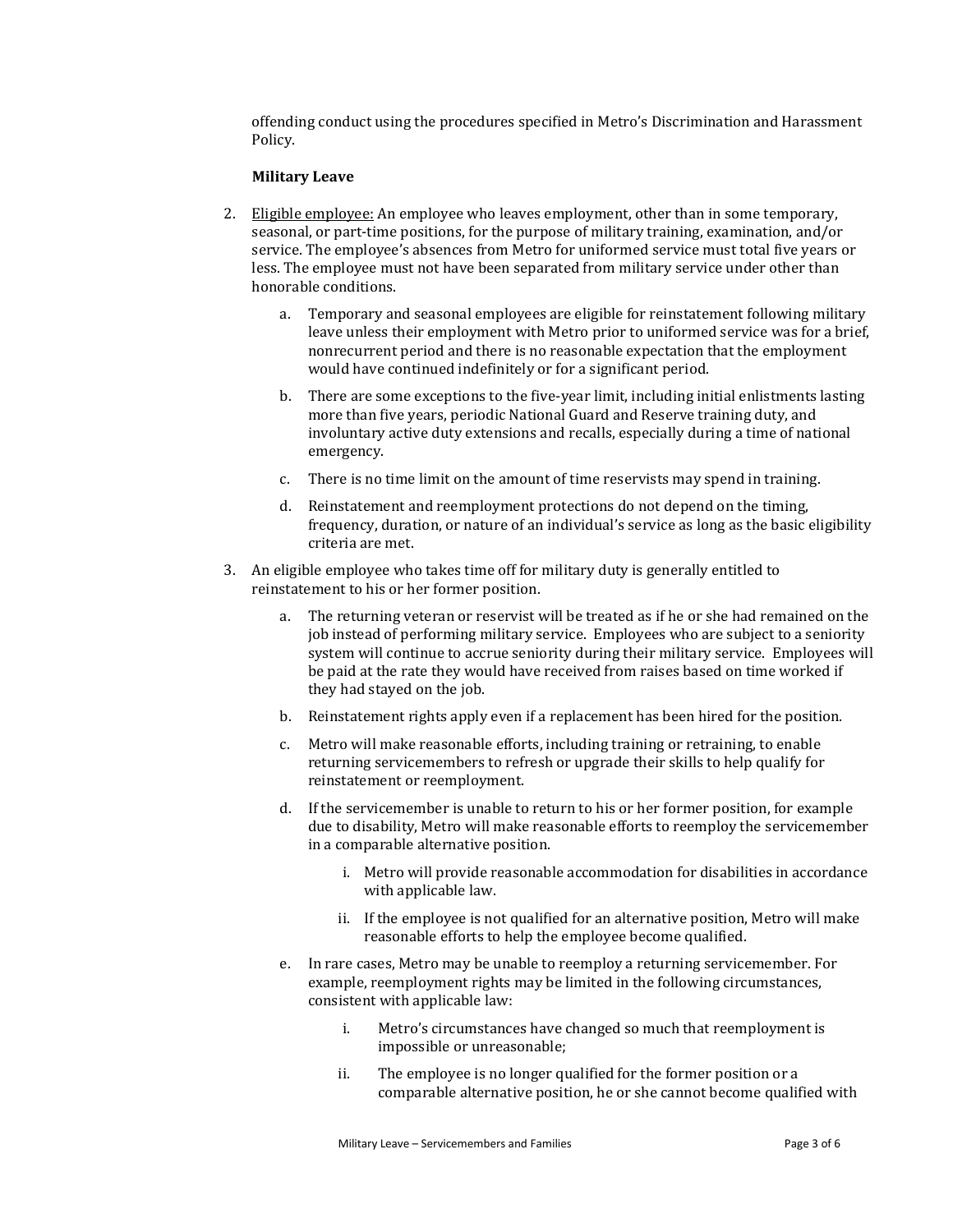reasonable efforts by Metro, and reemployment would impose an undue hardship on Metro's operations; or

iii. The returning employee's former position no longer exists and there is no appropriate alternative position for which the employee is or may become qualified with reasonable efforts by Metro. Metro is not required to create a position for a returning servicemember if the position no longer exists.

## 4. Pay status:

- a. Servicemembers, including reservists or National Guard members, are permitted but not required to use their accrued paid leave time for military leave.
- b. Employees who are members of the National Guard, National Guard Reserve or any reserve component of the U.S. Armed Forces or Public Health Service and who have been employed by Metro for six months or more may receive up to 15 consecutive calendar days of paid leave per federal fiscal year for periods of initial or annual temporary active duty for training. This equates to eleven (11) paid work days for those working a five (5) day work week and nine (9) paid work days for those working a four (4) day work week.
- 5. Notification requirements before taking leave: Servicemembers should provide advance written or verbal notice to Metro unless giving notice is impossible, unreasonable, or precluded by military necessity. An employee should provide notice as far in advance as is reasonable under the circumstances.
- 6. Notification requirements for return to work:
	- Employees returning from active duty of less than 31 days must return to work at the beginning of the next regularly scheduled work period on the first full day after release from service, taking into account safe travel home plus an eight-hour rest period.
	- b. Employees returning from active duty of more than 30 but fewer than 180 days must notify the Metro Human Resources Department of their intention to return to work within 14 days of release from service.
	- c. Employees returning from active duty of more than 180 days must notify the Metro Human Resources Department of their intention to return to work within 90 days of release from duty.
	- d. Reservists and members of the National Guard returning from training must inform Metro's Human Resources Department of their training obligations and report back at the next regularly scheduled work period.
- 7. After returning from service, a returning veteran will not be discharged except for cause for a period of one year. A returning reservist will not be discharged except for cause for a period of six months.

#### **Oregon Military Family Leave Act**

- 8. Eligible employee: An employee who has worked an average of 20 hours per week, and who is a spouse or domestic partner of a member of the U.S. Armed Forces, National Guard or military reserve forces.
- 9. An eligible employee whose spouse or domestic partner has been notified of an impending call or order to active duty or impending leave from deployment is entitled to a total of 14 work days of unpaid leave per deployment with continuation of benefits under the Oregon Military Family Leave Act (OMFLA).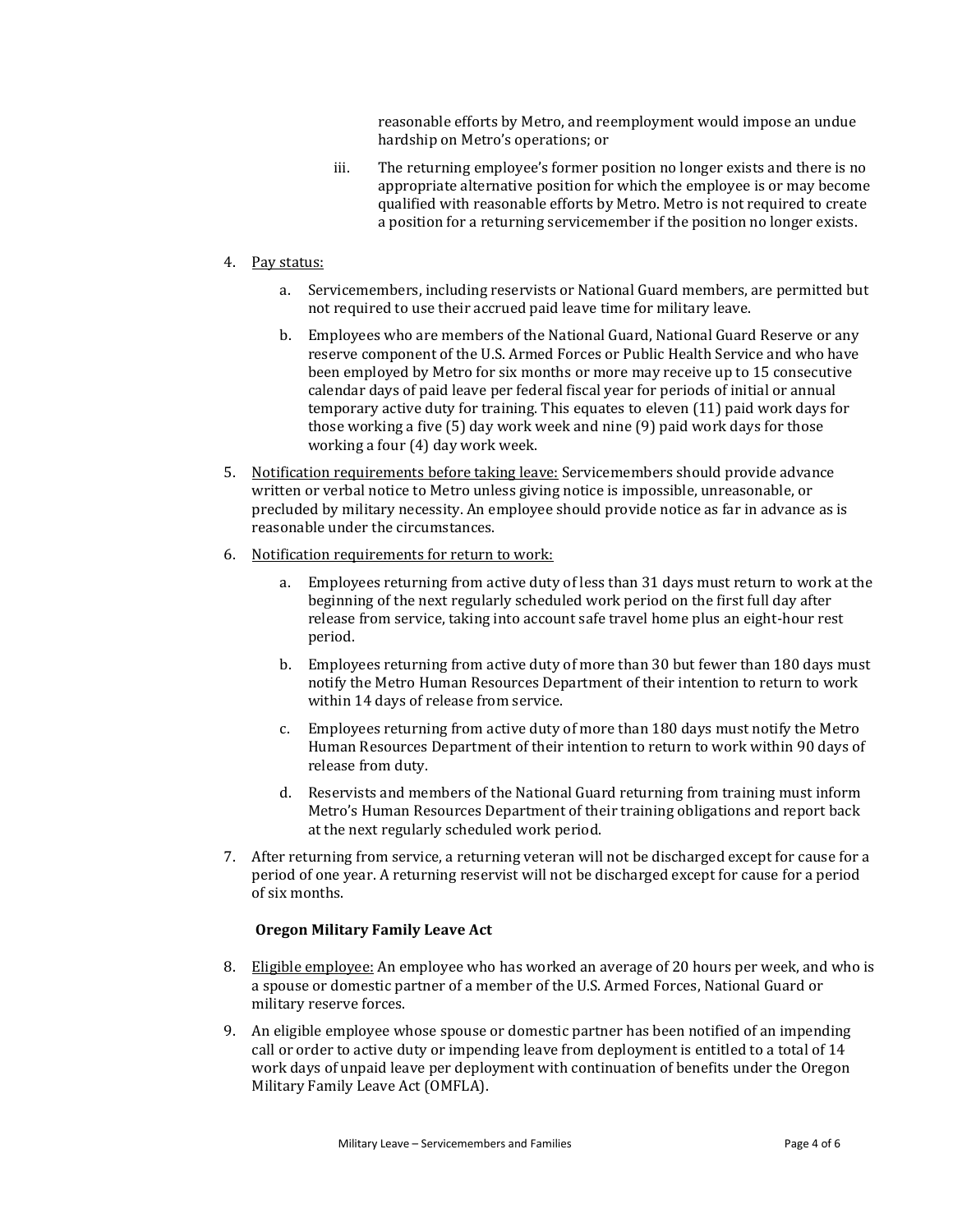- a. Leave may be taken before the servicemember's deployment and/or while the servicemember is on leave.
- b. Leave need not be taken in one, uninterrupted period, but may be taken intermittently.
	- i. For the purpose of intermittent leave, OMFLA leave is calculated for an employee by multiplying the number of hours the employee normally works per day by 14.
	- ii. If an employee's schedule varies from day to day, a daily average of the employee's work hours over the previous 12 months will be used for calculating the employee's normal work day.
- c. Leave taken under this policy is counted against the employee's general leave entitlement under the Oregon Family Leave Act (OFLA). Please see Metro's Family and Medical Leave Policy for more information about OFLA.
- d. If multiple deployments occur within the employee's OFLA leave year, the employee is entitled to use all OMFLA leave until his or her OFLA entitlement is exhausted.
- e. If the leave is also covered by the exigency leave provisions of the Family and Medical Leave Act (FMLA), Metro may run OMFLA leave and FMLA leave concurrently. Please see Metro's Family and Medical Leave Policy for more information about FMLA.
- 10. An employee who intends to take leave must notify his or her supervisor or the Human Resources Department by requesting leave through Kronos or submitting a Leave Request Form within five business days of an impending call or order to active duty or impending leave from deployment.
- 11. An employee who takes military spouse leave may draw on any accrued paid leave to which the employee is entitled for any part of the leave. He or she may also choose to take unpaid leave rather than using accrued paid leave.

# **Veterans' Leave**

- 12. Eligible employee: An employee who is a veteran undergoing medical treatment, recuperation or therapy for a serious injury or illness that occurred any time within five years of service in the U.S. Armed Forces. The employee must not have been separated from military service under other than honorable conditions.
- 13. An eligible employee may take up to 14 weeks of leave to recover or seek treatment for a qualifying illness or injury.
- 14. Veterans' leave, when combined with all other family or medical leave under the Family and Medical Leave Act and the Oregon Family Leave Act, may not exceed 26 weeks in a single 12 month period. Please see Metro's Family and Medical Leave Act policy for more information.

# **Responsibilities**

#### Employee:

- Notify Metro of your need for leave as specified by the procedures for the specific type of leave.
- Notify Metro of your intention to return to work as specified by the procedures for the specific type of leave.